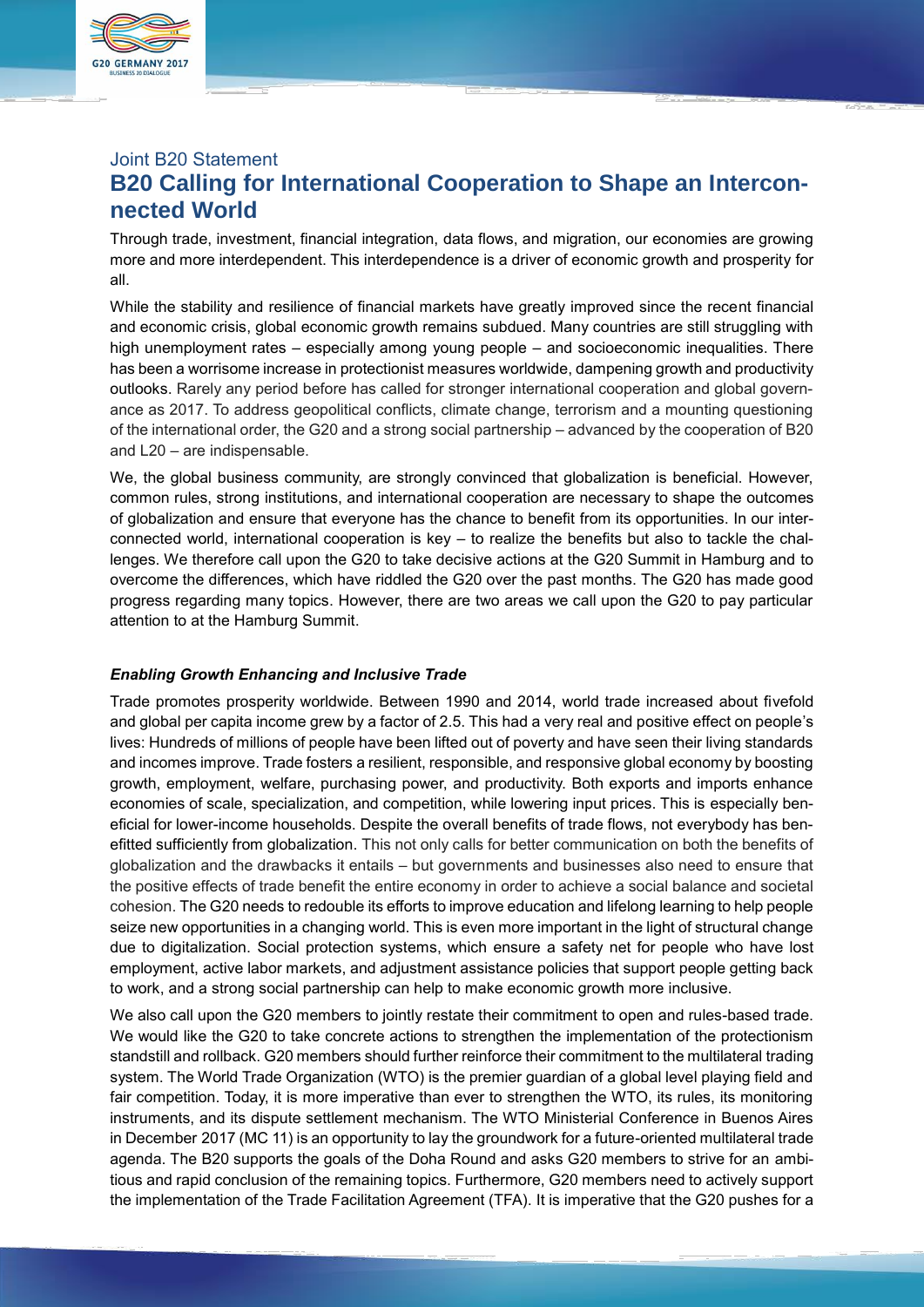forward-looking agenda. Digital trade holds huge potential. It lowers transaction costs and scale requirements while giving easy access to a global marketplace, particularly for developing countries. However, substantial barriers prevent the potential benefits of digital trade from being fully realized. We therefore would like to see a significant increase in concrete actions enabling digital trade, including advancing the dialogue on rules both in regional agreements as well as the WTO.

# *Fighting Climate Change*

Economic growth is indispensable in fulfilling the 2030 Agenda and the Sustainable Development Goals (SDGs). At the same time, the stress on ecosystems and natural resources is undeniable. Climate change represents one of the largest risks to sustainable development, inclusiveness, equitable economic growth, and financial stability. With the SDGs and the Paris Climate Agreement, governments have committed to taking decisive action towards sustainable development and against global warming.

The B20 is committed to contributing to a future-oriented, sustainable, and competitive world economy by finding innovative solutions, which foster the energy transition, reduce CO2 emissions, and decrease the resource intensity of the world economy. However, to provide the necessary business solutions, companies need a predictable and stable policy environment that is market-oriented, cost-effective, and strengthens competition among technologies. While business commends the G20 efforts in the areas of energy efficiency, renewables, and partly also with regard to energy access, the G20 has not yet come up with predictable market-based policies on climate change.

We, the international business community, believe in the importance of the Paris Climate Agreement to limit the increase of global temperatures, to strengthen the ability of developing countries to cope with the impacts of climate change and to shift investments in those directions. The Paris Climate Agreement provides a solid basis to change how we produce and consume energy in all parts of our societies, leaving room to ensure competitiveness, sustainable growth, energy access, and job creation in line with the SDGs. Investing in a sustainable future does not come at the expense of economic growth and job creation. Quite the contrary, investing in modern, smart, and clean economies can boost economic development, create jobs, improve productivity, and reduce inequalities.

Many countries have shown determination to implement the Paris Climate Agreement, and we urge the G20 members to commit to the Agreement at the Summit in Hamburg. G20 members should support the United Nations Framework Convention on Climate Change (UNFCCC) in developing an effective Paris rulebook and submit (revised) Nationally Determined Contributions (NDCs) with high and comparable ambition levels that are sufficient to reach the climate goals set forth in the Paris Climate Agreement. Leading by example, the G20 members should commit to back up their NDCs with concrete and transparent national low-greenhouse gas emission development strategies by 2018, but definitely not later than 2020. Those with respective commitments should speed up their efforts to mobilize \$100 billion a year by 2020 in climate finance to support climate action in developing countries. Second, the G20 should collectively drive towards effective and globally converging carbon pricing mechanisms. Furthermore, the G20 should enable financial markets to deliver on sustainable development and further expand the work of the G20 Green Finance Study Group under the finance track to that end.

# *Shaping Globalization Together*

The B20 strongly believes: If the G20 did not exist today, we would need to create it. It holds the necessary weight to govern globalization: Its members are not only responsible for 85 percent of global gross domestic product (GDP) and three-quarters of global exports (goods and services), but also represent about two-thirds of the world's population. That entails obligations. Only together can we build resilience, improve sustainability, and assume responsibility. We want the G20 to take leadership and set the agenda for a future-oriented, inclusive global economy. This is not the time for national solo runs. The G20 must overcome the differences of the last months. It is high time to shape globalization together.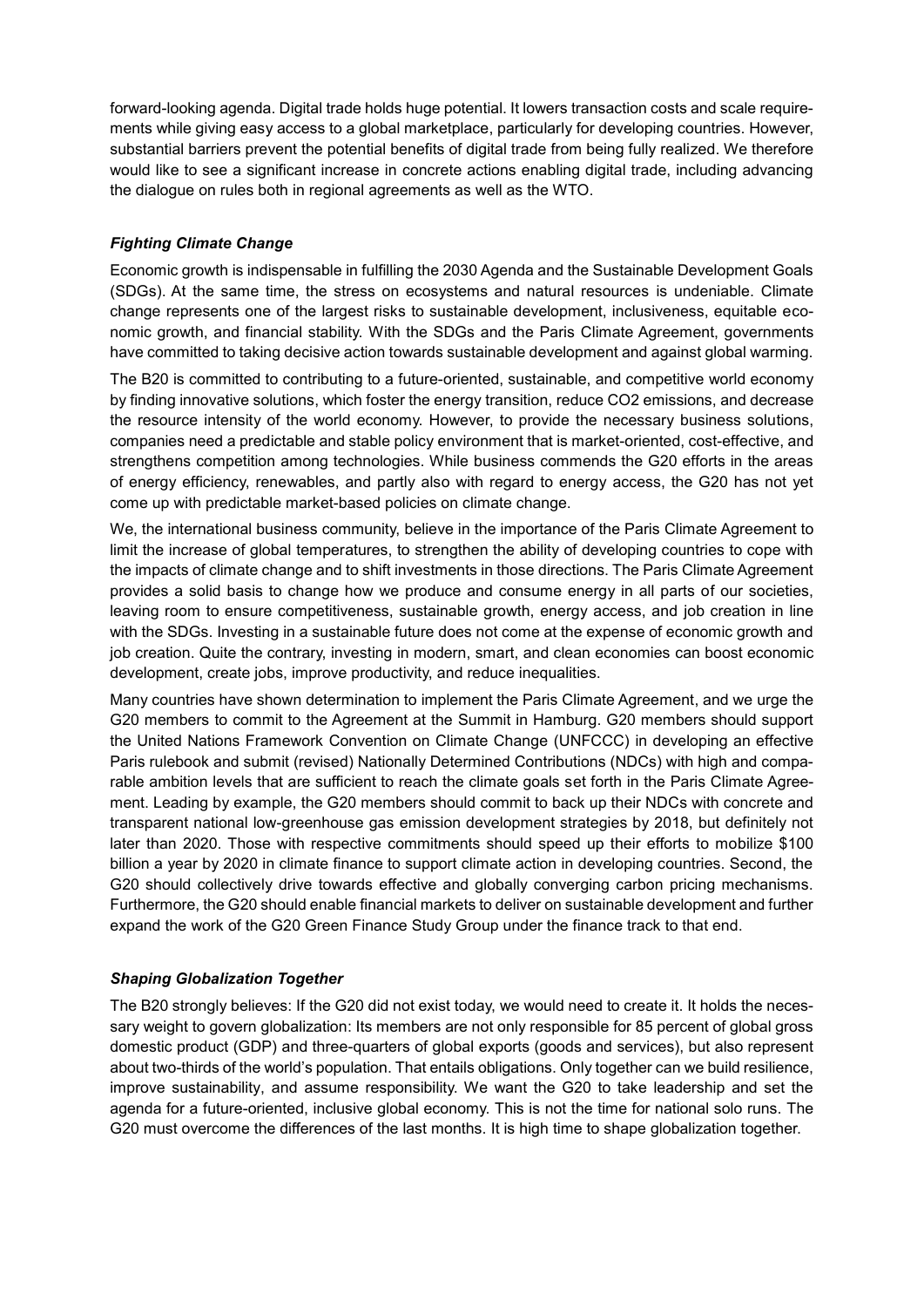# **Signatories**

# **Timothy Adams**

Co-Chair B20 Financing Growth & Infrastructure Taskforce CEO & President Institute of International Finance

#### **Loïc Armand**

Co-Chair B20 Trade & Investment Taskforce President L'Oréal France, President Commission Europe MEDEF

#### **Oliver Bäte**

Chair B20 Financing Growth & Infrastructure Taskforce CEO Allianz SE

#### **Aldo Belloni**

Co-Chair B20 Energy, Climate & Resource Efficiency Taskforce CEO Linde AG

# **Sabine Bendiek**

Co-Chair B20 Digitalization Taskforce CEO Microsoft Germany

# **Erol Bilecik**

Member B20 Business Advocacy Caucus President Turkish Industry & Business Association (TÜSİAD)

#### **Vincenzo Boccia**

Member B20 Business Advocacy Caucus President Confindustria

**Kurt Bock** Chair B20 Energy, Climate & Resource Efficiency Taskforce CEO BASF SE

# **Robson Braga de Andrade**

Member B20 Business Advocacy Caucus President National Confederation of Industry of Brazil (CNI)

#### **Gerhard F. Braun**

Chair B20 Employment & Education Taskforce Vice-President Confederation of German Employers' Associations (BDA)

# **Andrey Bugrov**

Co-Chair B20 Responsible Business Conduct & Anti-Corruption Cross-thematic Group Deputy Chairman of the Board of Directors, Senior Vice-President MMC NORILSK NICKEL

# **Hans-Paul Bürkner**

Co-Chair B20 Digitalization Taskforce Chairman The Boston Consulting Group

**John Cryan** Co-Chair B20 Financing Growth & Infrastructure Taskforce CEO Deutsche Bank AG

**John Danilovich** Member B20 Business Advocacy Caucus ICC Secretary General

# **Elmar Degenhart**

Co-Chair B20 Energy, Climate & Resource Efficiency Taskforce CEO Continental AG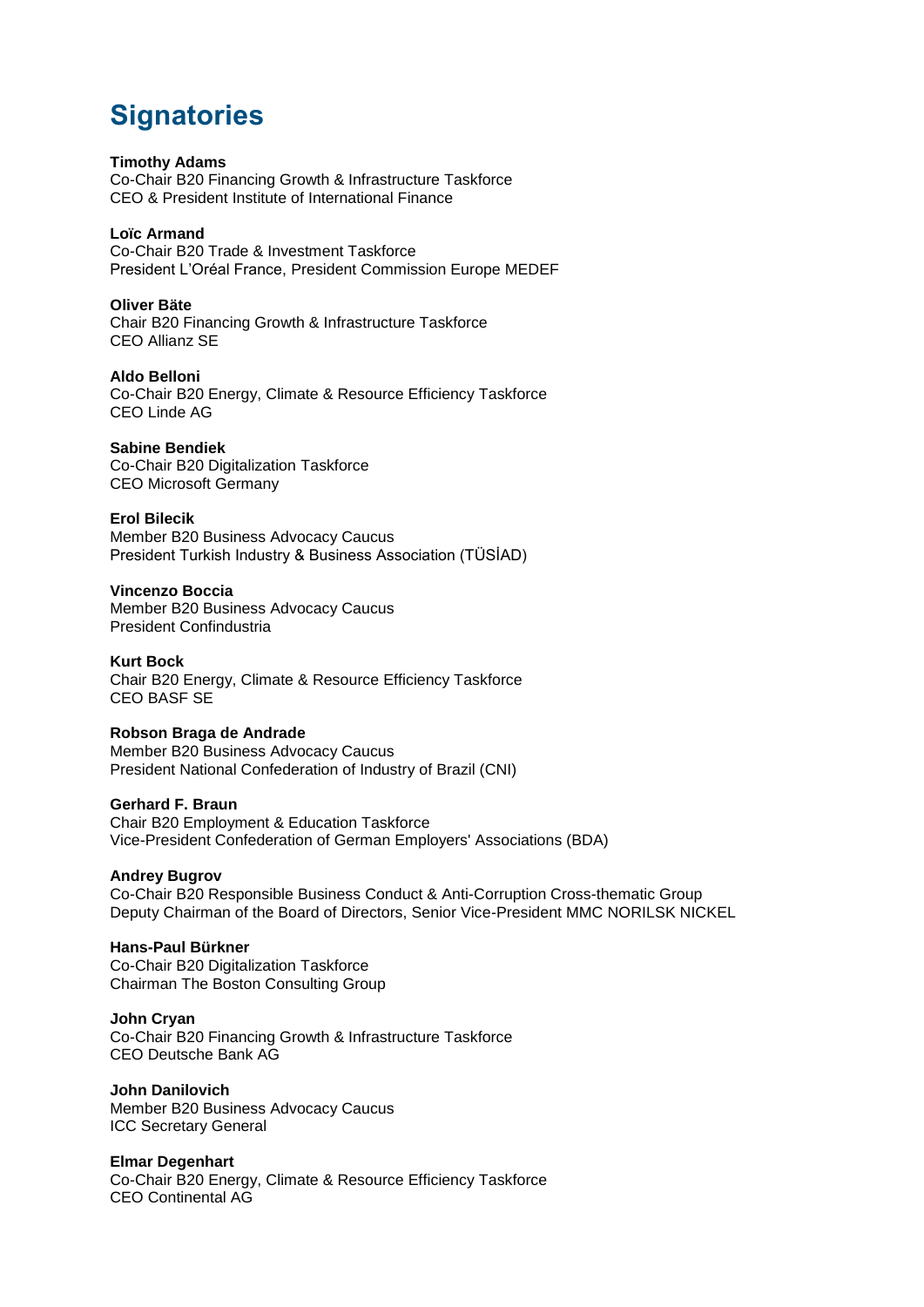#### **John W.H. Denton**

Co-Chair B20 Financing Growth & Infrastructure Taskforce Partner & CEO Corrs Chambers Westgarth, First Vice-Chairman International Chamber of Commerce

#### **Xabier Etxeberria**

Co-Chair B20 Energy, Climate & Resource Efficiency Taskforce CEO Siemens Gamesa Renewable Energy Onshore

#### **Joanne Farrell**

Co-Chair B20 Energy, Climate & Resource Efficiency Taskforce Group Executive Health, Safety, and Environment and Managing Director Australia Rio Tinto

#### **Daniel Funes de Rioja**

Co-Chair B20 Employment & Education Taskforce and designated B20 Argentina Chair President International Organization of Employers

#### **Pierre Gattaz**

Member B20 Business Advocacy Caucus President Movement of the Enterprises of France (MEDEF)

#### **Pierre Goguet**

Member B20 Business Advocacy Caucus President CCI France

#### **José Manuel González-Páramo**

Co-Chair B20 Financing Growth & Infrastructure Taskforce Member of the Executive Board BBVA S.A.

#### **Klaus Helmrich**

Chair B20 Digitalization Taskforce Member of the Managing Board Siemens AG

# **Jürgen Heraeus**

B20 Chairman Chairman Supervisory Board Heraeus Holding GmbH

# **Rifat Hisarcıklıoğlu**

Member B20 Business Advocacy Caucus President Union of Chambers and Commodity Exchanges of Turkey (TOBB)

# **Chang Soo Huh**

Member B20 Business Advocacy Caucus Chairman of the Federation of Korean Industries (FKI)

# **David Iakobachvili**

Co-Chair B20 Employment & Education Taskforce President Orion Heritage Co. Ltd.

#### **Weimin Ju**

Co-Chair B20 Financing Growth & Infrastructure Taskforce Executive Vice-President China Investment Corporation

#### **Bertram Kawlath**

Co-Chair B20 Small and Medium Enterprises Cross-thematic Group Managing Partner Schubert & Salzer GmbH

#### **Dieter Kempf**

Member B20 Executive Committee President Federation of German Industries (BDI)

# **Ingo Kramer**

Member B20 Executive Committee President Confederation of German Employers' Associations (BDA)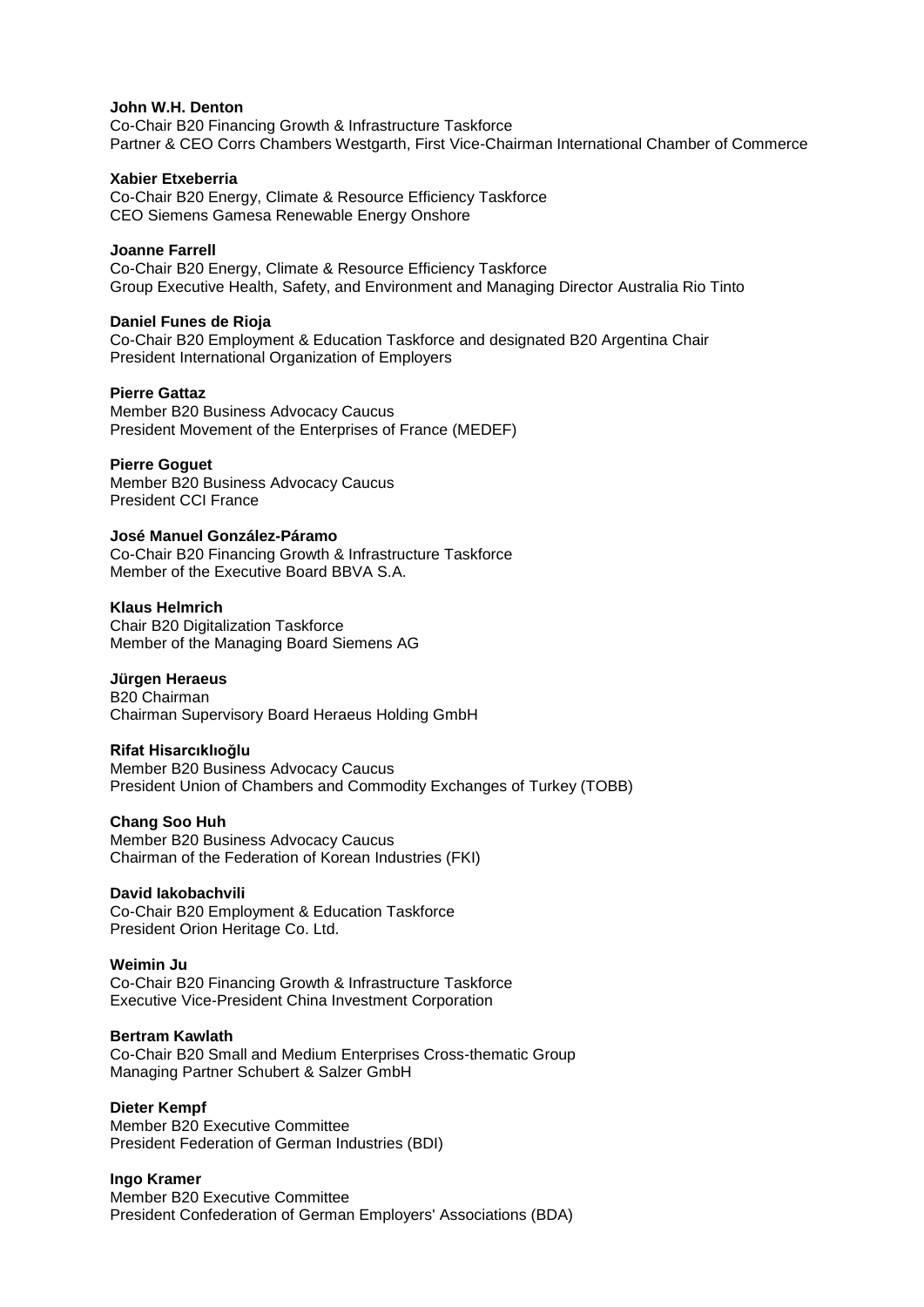#### **Carla Kriwet**

Co-Chair B20 Health Initiative Chief Business Leader Connect Care and Health Informatics, Philips

#### **Zhang Lei**

Co-Chair B20 Employment & Education Taskforce Founder & CEO, Hillhouse Capital Group

#### **Jean Lemierre**

Co-Chair B20 Financing Growth & Infrastructure Taskforce Chairman of the Board of Directors BNP Paribas Group

#### **Monique Leroux**

Co-Chair B20 Small and Medium Enterprises Cross-thematic Group President International Co-operative Alliance, Chair of the Board Investissement Québec

#### **Lynette Magasa**

Co-Chair B20 Small and Medium Enterprises Cross-thematic Group CEO Boniswa Corporate Solutions

#### **Jamal Malaikah**

Co-Chair B20 Trade & Investment Taskforce President & COO NATPET

#### **Jorge Mandelbaum**

Co-Chair B20 Responsible Business Conduct & Anti-Corruption Cross-thematic Group President Centro de Implementación de Políticas Públicas para la Equidad y el Crecimiento (CIPPEC)

#### **Emma Marcegaglia**

Chair B20 Trade & Investment Taskforce Chair of the Board Eni S.p.A., President BusinessEurope

#### **Mthunzi Mdwaba**

Co-Chair B20 Employment & Education Taskforce Regional Vice-President (Africa) International Organization of Employers

#### **Sunil Bharti Mittal**

Co-Chair B20 Trade & Investment Taskforce Chairman Bharti Enterprises, Chairman International Chamber of Commerce

# **Yogendra Kumar Modi**

Co-Chair B20 Employment & Education Taskforce Executive Chairman Great Eastern Energy Corporation Ltd.

# **Klaus Moosmayer**

Chair B20 Responsible Business Conduct & Anti-Corruption Cross-thematic Group Anti-Corruption Chair BIAC, Chief Compliance Officer Siemens AG

# **Pierre Nanterme**

Co-Chair B20 Digitalization Taskforce Chairman & CEO Accenture

# **Peder Holk Nielsen**

Co-Chair B20 Energy, Climate & Resource Efficiency Taskforce CEO & President Novozymes A/S

# **André Gustavo de Oliveira**

Co-Chair B20 Responsible Business Conduct & Anti-Corruption Cross-thematic Group Legal Director BASF South America

# **Dany Qian**

Co-Chair B20 Energy, Climate & Resource Efficiency Taskforce